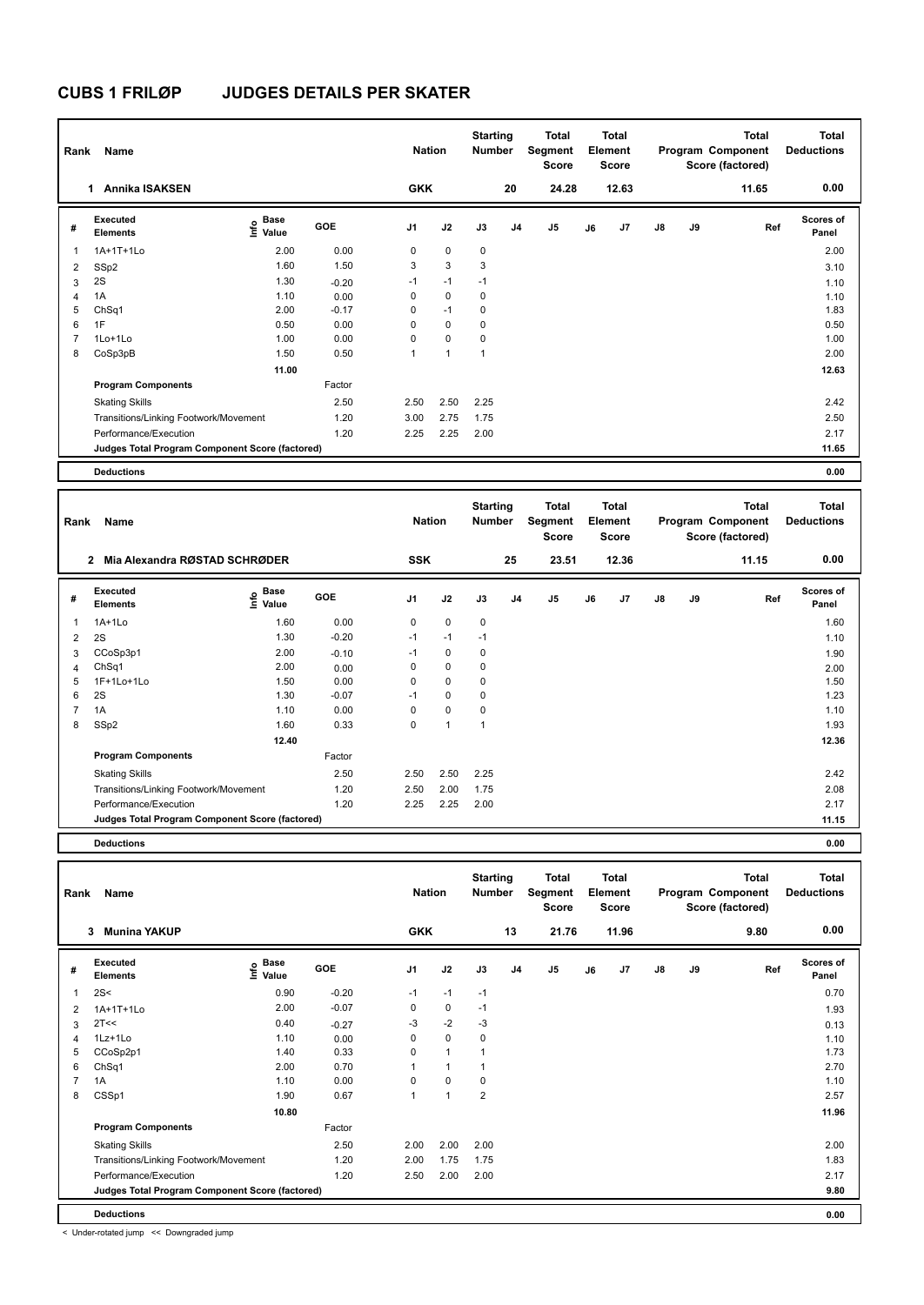| Rank                     | Name                                            |                           |         | <b>Nation</b>  |             | <b>Starting</b><br><b>Number</b> |                | <b>Total</b><br>Segment<br><b>Score</b> |    | Total<br>Element<br><b>Score</b> |               |    | <b>Total</b><br>Program Component<br>Score (factored) | <b>Total</b><br><b>Deductions</b> |
|--------------------------|-------------------------------------------------|---------------------------|---------|----------------|-------------|----------------------------------|----------------|-----------------------------------------|----|----------------------------------|---------------|----|-------------------------------------------------------|-----------------------------------|
|                          | 4 Esther RADDUM                                 |                           |         | <b>BKK</b>     |             |                                  | 8              | 18.03                                   |    | 9.53                             |               |    | 8.50                                                  | 0.00                              |
| #                        | Executed<br><b>Elements</b>                     | <b>Base</b><br>e<br>Value | GOE     | J <sub>1</sub> | J2          | J3                               | J <sub>4</sub> | J5                                      | J6 | J <sub>7</sub>                   | $\mathsf{J}8$ | J9 | Ref                                                   | <b>Scores of</b><br>Panel         |
| $\overline{\phantom{a}}$ | 1A                                              | 1.10                      | $-0.13$ | $-1$           | $-1$        | 0                                |                |                                         |    |                                  |               |    |                                                       | 0.97                              |
| $\overline{2}$           | 1F                                              | 0.50                      | 0.00    | 0              | $\mathbf 0$ | $\mathbf 0$                      |                |                                         |    |                                  |               |    |                                                       | 0.50                              |
| 3                        | SSp1                                            | 1.30                      | 0.00    | 0              | 0           | $\mathbf 0$                      |                |                                         |    |                                  |               |    |                                                       | 1.30                              |
| $\overline{4}$           | 2S                                              | 1.30                      | $-0.60$ | $-3$           | $-3$        | $-3$                             |                |                                         |    |                                  |               |    |                                                       | 0.70                              |
| 5                        | $1A+1T$                                         | 1.50                      | $-0.07$ | $-1$           | $\mathbf 0$ | 0                                |                |                                         |    |                                  |               |    |                                                       | 1.43                              |
| 6                        | ChSq1                                           | 2.00                      | $-0.67$ | $-1$           | $-2$        | $-1$                             |                |                                         |    |                                  |               |    |                                                       | 1.33                              |
| $\overline{7}$           | 1F+1Lo+1T                                       | 1.40                      | 0.00    | 0              | $\mathbf 0$ | $\mathbf 0$                      |                |                                         |    |                                  |               |    |                                                       | 1.40                              |
| 8                        | CCoSp3p1                                        | 2.00                      | $-0.10$ | $-1$           | $\mathbf 0$ | $\mathbf 0$                      |                |                                         |    |                                  |               |    |                                                       | 1.90                              |
|                          |                                                 | 11.10                     |         |                |             |                                  |                |                                         |    |                                  |               |    |                                                       | 9.53                              |
|                          | <b>Program Components</b>                       |                           | Factor  |                |             |                                  |                |                                         |    |                                  |               |    |                                                       |                                   |
|                          | <b>Skating Skills</b>                           |                           | 2.50    | 2.00           | 1.75        | 2.00                             |                |                                         |    |                                  |               |    |                                                       | 1.92                              |
|                          | Transitions/Linking Footwork/Movement           |                           | 1.20    | 1.50           | 1.25        | 1.75                             |                |                                         |    |                                  |               |    |                                                       | 1.50                              |
|                          | Performance/Execution                           |                           | 1.20    | 1.75           | 1.25        | 1.75                             |                |                                         |    |                                  |               |    |                                                       | 1.58                              |
|                          | Judges Total Program Component Score (factored) |                           |         |                |             |                                  |                |                                         |    |                                  |               |    |                                                       | 8.50                              |
|                          | <b>Deductions</b>                               |                           |         |                |             |                                  |                |                                         |    |                                  |               |    |                                                       | 0.00                              |

| Rank           | Name                                            |                           |            | <b>Nation</b>            |                          | <b>Starting</b><br>Number |    | <b>Total</b><br>Segment<br><b>Score</b> |    | Total<br>Element<br><b>Score</b> |               |    | <b>Total</b><br>Program Component<br>Score (factored) | <b>Total</b><br><b>Deductions</b> |
|----------------|-------------------------------------------------|---------------------------|------------|--------------------------|--------------------------|---------------------------|----|-----------------------------------------|----|----------------------------------|---------------|----|-------------------------------------------------------|-----------------------------------|
|                | Kaia KLEVEN<br>5.                               |                           |            | <b>TSK</b>               |                          |                           | 5  | 17.99                                   |    | 7.86                             |               |    | 10.13                                                 | 0.00                              |
| #              | Executed<br><b>Elements</b>                     | Base<br>o Base<br>⊆ Value | <b>GOE</b> | J <sub>1</sub>           | J2                       | J3                        | J4 | J <sub>5</sub>                          | J6 | J7                               | $\mathsf{J}8$ | J9 | Ref                                                   | <b>Scores of</b><br>Panel         |
| $\mathbf{1}$   | 1F+1Lo+1Lo                                      | 1.50                      | $-0.07$    | $-1$                     | $-1$                     | 0                         |    |                                         |    |                                  |               |    |                                                       | 1.43                              |
| $\overline{2}$ | 1A                                              | 1.10                      | 0.00       | 0                        | $\mathbf 0$              | $\mathbf 0$               |    |                                         |    |                                  |               |    |                                                       | 1.10                              |
| 3              | SSp1                                            | 1.30                      | 0.17       | $\Omega$                 | $\mathbf{1}$             | $\mathbf 0$               |    |                                         |    |                                  |               |    |                                                       | 1.47                              |
| $\overline{4}$ | 1Lz                                             | 0.60                      | 0.00       | 0                        | $\mathbf 0$              | 0                         |    |                                         |    |                                  |               |    |                                                       | 0.60                              |
| 5              | $1A+1T$                                         | 1.50                      | $-0.07$    | $-1$                     | $\mathbf 0$              | $\mathbf 0$               |    |                                         |    |                                  |               |    |                                                       | 1.43                              |
| 6              | CoSp                                            | 0.00                      | 0.00       | $\overline{\phantom{0}}$ | $\overline{\phantom{a}}$ |                           |    |                                         |    |                                  |               |    |                                                       | 0.00                              |
| 7              | 1S                                              | 0.40                      | $-0.07$    | $-1$                     | $\mathbf 0$              | $-1$                      |    |                                         |    |                                  |               |    |                                                       | 0.33                              |
| 8              | ChSq1                                           | 2.00                      | $-0.50$    | $-2$                     | $\mathbf 0$              | $-1$                      |    |                                         |    |                                  |               |    |                                                       | 1.50                              |
|                |                                                 | 8.40                      |            |                          |                          |                           |    |                                         |    |                                  |               |    |                                                       | 7.86                              |
|                | <b>Program Components</b>                       |                           | Factor     |                          |                          |                           |    |                                         |    |                                  |               |    |                                                       |                                   |
|                | <b>Skating Skills</b>                           |                           | 2.50       | 2.25                     | 2.00                     | 2.25                      |    |                                         |    |                                  |               |    |                                                       | 2.17                              |
|                | Transitions/Linking Footwork/Movement           |                           | 1.20       | 2.00                     | 1.50                     | 2.00                      |    |                                         |    |                                  |               |    |                                                       | 1.83                              |
|                | Performance/Execution                           |                           | 1.20       | 2.25                     | 2.00                     | 2.00                      |    |                                         |    |                                  |               |    |                                                       | 2.08                              |
|                | Judges Total Program Component Score (factored) |                           |            |                          |                          |                           |    |                                         |    |                                  |               |    |                                                       | 10.13                             |
|                |                                                 |                           |            |                          |                          |                           |    |                                         |    |                                  |               |    |                                                       |                                   |

| Rank | Name                                            |                              | <b>Nation</b> |                | <b>Starting</b><br><b>Number</b> |             | Total<br>Segment<br>Score |                | <b>Total</b><br>Element<br><b>Score</b> |                |    | <b>Total</b><br>Program Component<br>Score (factored) | <b>Total</b><br><b>Deductions</b> |                           |
|------|-------------------------------------------------|------------------------------|---------------|----------------|----------------------------------|-------------|---------------------------|----------------|-----------------------------------------|----------------|----|-------------------------------------------------------|-----------------------------------|---------------------------|
|      | 6<br><b>Julie CIELICKI</b>                      |                              |               | <b>FKK</b>     |                                  |             | 18                        | 17.95          |                                         | 8.02           |    |                                                       | 9.93                              | 0.00                      |
| #    | <b>Executed</b><br><b>Elements</b>              | 은 <sup>Base</sup><br>트 Value | GOE           | J <sub>1</sub> | J2                               | J3          | J <sub>4</sub>            | J <sub>5</sub> | J6                                      | J <sub>7</sub> | J8 | J9                                                    | Ref                               | <b>Scores of</b><br>Panel |
| 1    | 1Lo+1Lo                                         | 1.00                         | 0.07          | 0              | $\mathbf{1}$                     | 0           |                           |                |                                         |                |    |                                                       |                                   | 1.07                      |
| 2    | ChSq1                                           | 2.00                         | $-0.33$       | $-1$           | $-1$                             | 0           |                           |                |                                         |                |    |                                                       |                                   | 1.67                      |
| 3    | 1Lz+1T+1Lo                                      | 1.50                         | 0.07          |                | $\mathbf 0$                      | $\mathbf 0$ |                           |                |                                         |                |    |                                                       |                                   | 1.57                      |
| 4    | 1S                                              | 0.40                         | 0.00          | 0              | $\mathbf 0$                      | $\mathbf 0$ |                           |                |                                         |                |    |                                                       |                                   | 0.40                      |
| 5    | SSpB                                            | 1.10                         | 0.00          | 0              | $\mathbf 0$                      | 0           |                           |                |                                         |                |    |                                                       |                                   | 1.10                      |
| 6    | 1Lo                                             | 0.50                         | 0.07          |                | $\pmb{0}$                        | 0           |                           |                |                                         |                |    |                                                       |                                   | 0.57                      |
|      | 1F                                              | 0.50                         | $-0.03$       | 0              | $\mathbf 0$                      | $-1$        |                           |                |                                         |                |    |                                                       |                                   | 0.47                      |
| 8    | <b>USpB</b>                                     | 1.00                         | 0.17          | 0              | $\mathbf{1}$                     | 0           |                           |                |                                         |                |    |                                                       |                                   | 1.17                      |
|      |                                                 | 8.00                         |               |                |                                  |             |                           |                |                                         |                |    |                                                       |                                   | 8.02                      |
|      | <b>Program Components</b>                       |                              | Factor        |                |                                  |             |                           |                |                                         |                |    |                                                       |                                   |                           |
|      | <b>Skating Skills</b>                           |                              | 2.50          | 2.25           | 2.00                             | 2.25        |                           |                |                                         |                |    |                                                       |                                   | 2.17                      |
|      | Transitions/Linking Footwork/Movement           |                              | 1.20          | 1.75           | 2.00                             | 2.00        |                           |                |                                         |                |    |                                                       |                                   | 1.92                      |
|      | Performance/Execution                           |                              | 1.20          | 2.00           | 1.75                             | 1.75        |                           |                |                                         |                |    |                                                       |                                   | 1.83                      |
|      | Judges Total Program Component Score (factored) |                              |               |                |                                  |             |                           |                |                                         |                |    |                                                       |                                   | 9.93                      |
|      | <b>Deductions</b>                               |                              |               |                |                                  |             |                           |                |                                         |                |    |                                                       |                                   | 0.00                      |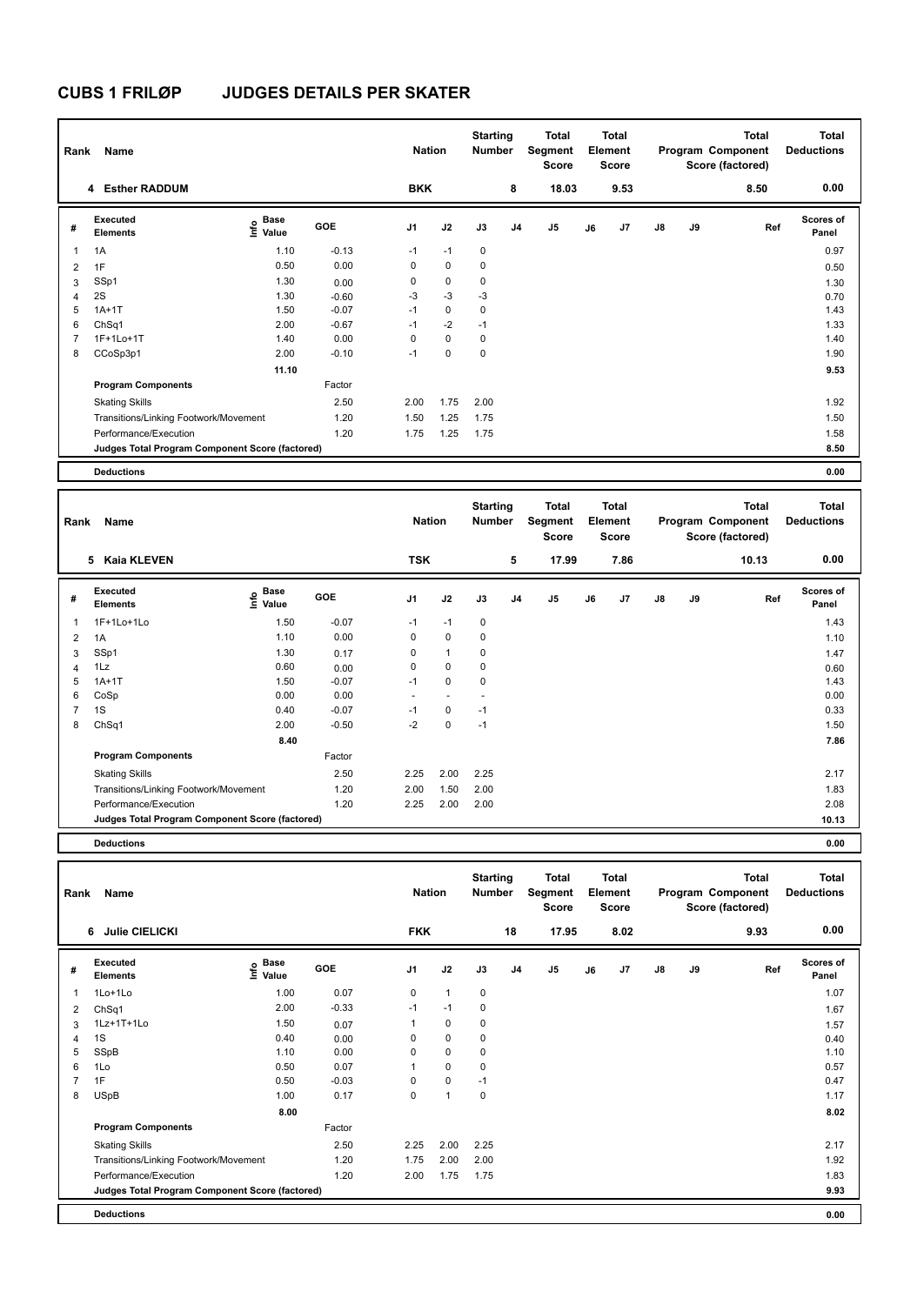| Rank                     | Name                                            |                           |         | <b>Nation</b>  |             | <b>Starting</b><br><b>Number</b> |                | Total<br>Segment<br><b>Score</b> |    | Total<br>Element<br><b>Score</b> |               |    | <b>Total</b><br>Program Component<br>Score (factored) | <b>Total</b><br><b>Deductions</b> |
|--------------------------|-------------------------------------------------|---------------------------|---------|----------------|-------------|----------------------------------|----------------|----------------------------------|----|----------------------------------|---------------|----|-------------------------------------------------------|-----------------------------------|
|                          | <b>Victoria-Therese BJUNE</b><br>$\overline{7}$ |                           |         | <b>SSK</b>     |             |                                  | 15             | 17.78                            |    | 8.90                             |               |    | 8.88                                                  | 0.00                              |
| #                        | Executed<br><b>Elements</b>                     | <b>Base</b><br>e<br>Value | GOE     | J <sub>1</sub> | J2          | J3                               | J <sub>4</sub> | J5                               | J6 | J <sub>7</sub>                   | $\mathsf{J}8$ | J9 | Ref                                                   | <b>Scores of</b><br>Panel         |
| $\overline{\phantom{a}}$ | 1F+1Lo+1Lo                                      | 1.50                      | 0.00    | 0              | $\mathbf 0$ | $\mathbf 0$                      |                |                                  |    |                                  |               |    |                                                       | 1.50                              |
| $\overline{2}$           | 1A                                              | 1.10                      | $-0.60$ | $-3$           | $-3$        | $-3$                             |                |                                  |    |                                  |               |    |                                                       | 0.50                              |
| 3                        | CCoSp3p1                                        | 2.00                      | $-0.10$ | $-1$           | $\mathbf 0$ | $\mathbf 0$                      |                |                                  |    |                                  |               |    |                                                       | 1.90                              |
| $\overline{4}$           | 1Lz                                             | 0.60                      | $-0.03$ | 0              | $\mathbf 0$ | $-1$                             |                |                                  |    |                                  |               |    |                                                       | 0.57                              |
| 5                        | ChSq1                                           | 2.00                      | $-0.17$ | $-1$           | $\mathbf 0$ | $\mathbf 0$                      |                |                                  |    |                                  |               |    |                                                       | 1.83                              |
| 6                        | 1Lo                                             | 0.50                      | 0.00    | 0              | $\mathbf 0$ | $\mathbf 0$                      |                |                                  |    |                                  |               |    |                                                       | 0.50                              |
| $\overline{7}$           | LSpB                                            | 1.20                      | $-0.10$ | 0              | $-1$        | 0                                |                |                                  |    |                                  |               |    |                                                       | 1.10                              |
| 8                        | $1F+1Lo$                                        | 1.00                      | 0.00    | 0              | $\mathbf 0$ | $\mathbf 0$                      |                |                                  |    |                                  |               |    |                                                       | 1.00                              |
|                          |                                                 | 9.90                      |         |                |             |                                  |                |                                  |    |                                  |               |    |                                                       | 8.90                              |
|                          | <b>Program Components</b>                       |                           | Factor  |                |             |                                  |                |                                  |    |                                  |               |    |                                                       |                                   |
|                          | <b>Skating Skills</b>                           |                           | 2.50    | 1.50           | 1.50        | 2.00                             |                |                                  |    |                                  |               |    |                                                       | 1.67                              |
|                          | Transitions/Linking Footwork/Movement           |                           | 1.20    | 1.50           | 1.75        | 2.00                             |                |                                  |    |                                  |               |    |                                                       | 1.75                              |
|                          | Performance/Execution                           |                           | 1.20    | 2.00           | 2.00        | 2.50                             |                |                                  |    |                                  |               |    |                                                       | 2.17                              |
|                          | Judges Total Program Component Score (factored) |                           |         |                |             |                                  |                |                                  |    |                                  |               |    |                                                       | 8.88                              |
|                          | <b>Deductions</b>                               |                           |         |                |             |                                  |                |                                  |    |                                  |               |    |                                                       | 0.00                              |

| Rank | Name                                            |                                  |            | <b>Nation</b>  |              | <b>Starting</b><br><b>Number</b> |    | Total<br>Segment<br><b>Score</b> |    | Total<br>Element<br>Score |               |    | <b>Total</b><br>Program Component<br>Score (factored) | <b>Total</b><br><b>Deductions</b> |
|------|-------------------------------------------------|----------------------------------|------------|----------------|--------------|----------------------------------|----|----------------------------------|----|---------------------------|---------------|----|-------------------------------------------------------|-----------------------------------|
|      | 8 Rachel T HURU                                 |                                  |            | <b>TSK</b>     |              |                                  | 14 | 16.63                            |    | 6.83                      |               |    | 9.80                                                  | 0.00                              |
| #    | Executed<br><b>Elements</b>                     | <b>Base</b><br>e Base<br>⊆ Value | <b>GOE</b> | J <sub>1</sub> | J2           | J3                               | J4 | J <sub>5</sub>                   | J6 | J <sub>7</sub>            | $\mathsf{J}8$ | J9 | Ref                                                   | Scores of<br>Panel                |
| 1    | 1A                                              | 1.10                             | $-0.60$    | $-3$           | $-3$         | $-3$                             |    |                                  |    |                           |               |    |                                                       | 0.50                              |
| 2    | CoSp2pB                                         | 1.00                             | 0.00       | 0              | 0            | 0                                |    |                                  |    |                           |               |    |                                                       | 1.00                              |
| 3    | 1F+1Lo+1Lo                                      | 1.50                             | $-0.07$    | $-1$           | $-1$         | 0                                |    |                                  |    |                           |               |    |                                                       | 1.43                              |
| 4    | 1Lz                                             | 0.60                             | 0.07       | 0              | $\mathbf{1}$ | 0                                |    |                                  |    |                           |               |    |                                                       | 0.67                              |
| 5    | ChSq1                                           | 2.00                             | $-0.17$    | $-1$           | $\mathbf 0$  | 0                                |    |                                  |    |                           |               |    |                                                       | 1.83                              |
| 6    | 1F                                              | 0.50                             | 0.00       | $\Omega$       | $\mathbf 0$  | 0                                |    |                                  |    |                           |               |    |                                                       | 0.50                              |
| 7    | SSpB                                            | 1.10                             | $-0.20$    | $-1$           | $\mathbf 0$  | $-1$                             |    |                                  |    |                           |               |    |                                                       | 0.90                              |
|      |                                                 | 7.80                             |            |                |              |                                  |    |                                  |    |                           |               |    |                                                       | 6.83                              |
|      | <b>Program Components</b>                       |                                  | Factor     |                |              |                                  |    |                                  |    |                           |               |    |                                                       |                                   |
|      | <b>Skating Skills</b>                           |                                  | 2.50       | 2.00           | 2.25         | 2.00                             |    |                                  |    |                           |               |    |                                                       | 2.08                              |
|      | Transitions/Linking Footwork/Movement           |                                  | 1.20       | 1.75           | 2.00         | 1.75                             |    |                                  |    |                           |               |    |                                                       | 1.83                              |
|      | Performance/Execution                           |                                  | 1.20       | 1.50           | 2.25         | 2.25                             |    |                                  |    |                           |               |    |                                                       | 2.00                              |
|      | Judges Total Program Component Score (factored) |                                  |            |                |              |                                  |    |                                  |    |                           |               |    |                                                       | 9.80                              |

| Rank | Name                                            |                                      |            | <b>Nation</b>  |              | <b>Starting</b><br><b>Number</b> |                | Total<br>Segment<br>Score |    | <b>Total</b><br>Element<br><b>Score</b> |               |    | <b>Total</b><br>Program Component<br>Score (factored) | Total<br><b>Deductions</b> |
|------|-------------------------------------------------|--------------------------------------|------------|----------------|--------------|----------------------------------|----------------|---------------------------|----|-----------------------------------------|---------------|----|-------------------------------------------------------|----------------------------|
|      | <b>Linnea Marie JØRGENSEN</b><br>9              |                                      |            | <b>TIN</b>     |              |                                  | 23             | 16.01                     |    | 8.13                                    |               |    | 7.88                                                  | 0.00                       |
| #    | Executed<br><b>Elements</b>                     | Base<br>e <sup>Base</sup><br>⊆ Value | <b>GOE</b> | J <sub>1</sub> | J2           | J3                               | J <sub>4</sub> | J5                        | J6 | J7                                      | $\mathsf{J}8$ | J9 | Ref                                                   | <b>Scores of</b><br>Panel  |
| 1    | 1Lz                                             | 0.60                                 | $-0.03$    | 0              | $-1$         | 0                                |                |                           |    |                                         |               |    |                                                       | 0.57                       |
| 2    | $1Lo+1T$                                        | 0.90                                 | 0.00       | 0              | 0            | 0                                |                |                           |    |                                         |               |    |                                                       | 0.90                       |
| 3    | <b>USpB</b>                                     | 1.00                                 | 0.33       |                | $\mathbf{1}$ | 0                                |                |                           |    |                                         |               |    |                                                       | 1.33                       |
| 4    | 1Lo                                             | 0.50                                 | 0.00       | 0              | $\mathbf 0$  | 0                                |                |                           |    |                                         |               |    |                                                       | 0.50                       |
| 5    | 1F+1Lo+1T                                       | 1.40                                 | 0.00       | 0              | $\mathbf 0$  | 0                                |                |                           |    |                                         |               |    |                                                       | 1.40                       |
| 6    | ChSq1                                           | 2.00                                 | $-0.17$    | $-1$           | $\mathbf 0$  | 0                                |                |                           |    |                                         |               |    |                                                       | 1.83                       |
|      | SSpB                                            | 1.10                                 | 0.00       | 0              | $\mathbf 0$  | 0                                |                |                           |    |                                         |               |    |                                                       | 1.10                       |
| 8    | 1F                                              | 0.50                                 | 0.00       | 0              | $\pmb{0}$    | $\mathbf 0$                      |                |                           |    |                                         |               |    |                                                       | 0.50                       |
|      |                                                 | 8.00                                 |            |                |              |                                  |                |                           |    |                                         |               |    |                                                       | 8.13                       |
|      | <b>Program Components</b>                       |                                      | Factor     |                |              |                                  |                |                           |    |                                         |               |    |                                                       |                            |
|      | <b>Skating Skills</b>                           |                                      | 2.50       | 1.75           | 1.75         | 1.75                             |                |                           |    |                                         |               |    |                                                       | 1.75                       |
|      | Transitions/Linking Footwork/Movement           |                                      | 1.20       | 1.25           | 1.25         | 1.50                             |                |                           |    |                                         |               |    |                                                       | 1.33                       |
|      | Performance/Execution                           |                                      | 1.20       | 1.75           | 1.25         | 1.75                             |                |                           |    |                                         |               |    |                                                       | 1.58                       |
|      | Judges Total Program Component Score (factored) |                                      |            |                |              |                                  |                |                           |    |                                         |               |    |                                                       | 7.88                       |
|      | <b>Deductions</b>                               |                                      |            |                |              |                                  |                |                           |    |                                         |               |    |                                                       | 0.00                       |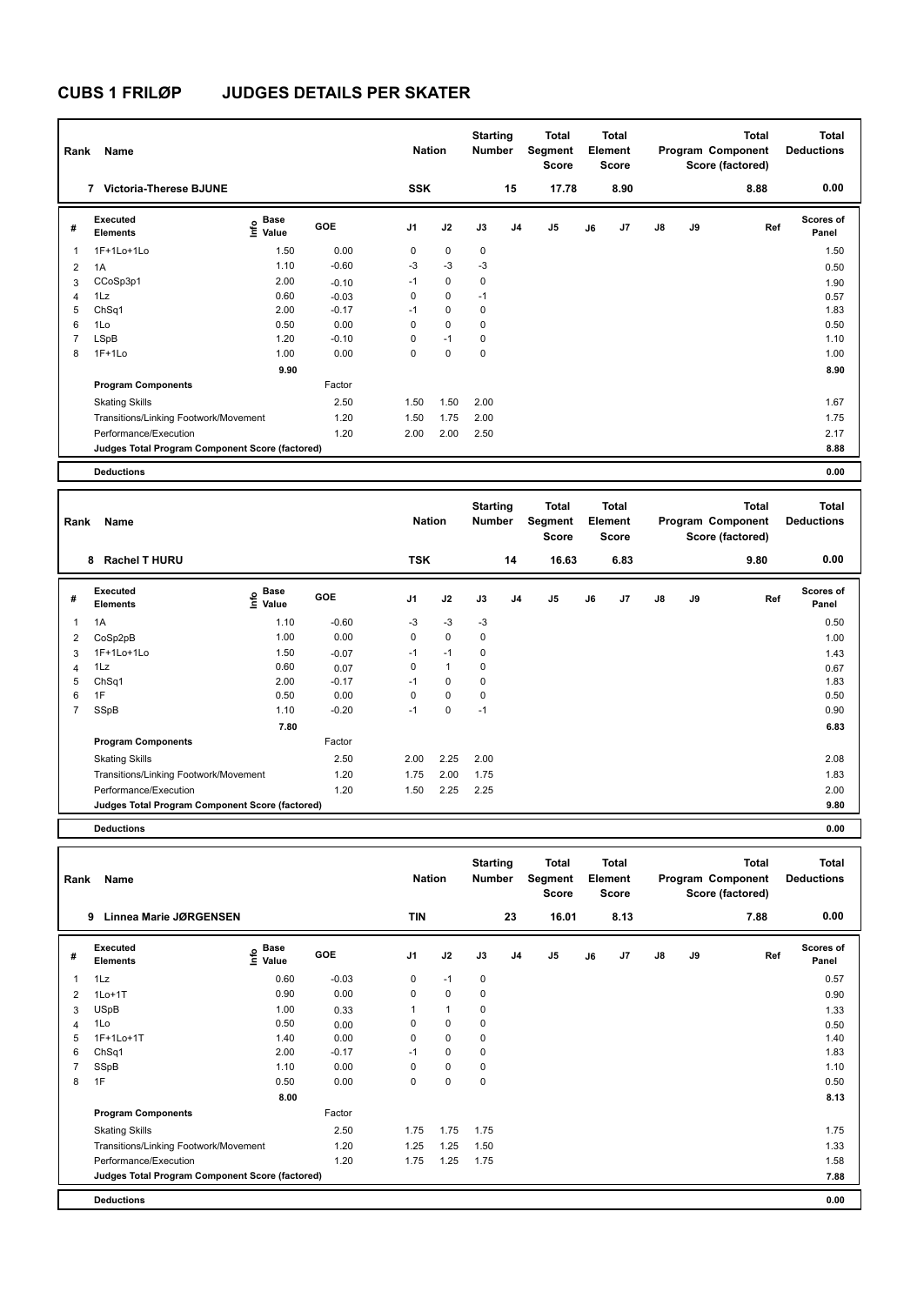| Rank           | Name                                            |                                  |            | <b>Nation</b>  |                | <b>Starting</b><br><b>Number</b> |                | <b>Total</b><br>Segment<br><b>Score</b> |    | <b>Total</b><br>Element<br><b>Score</b> |               |    | <b>Total</b><br>Program Component<br>Score (factored) | <b>Total</b><br><b>Deductions</b> |
|----------------|-------------------------------------------------|----------------------------------|------------|----------------|----------------|----------------------------------|----------------|-----------------------------------------|----|-----------------------------------------|---------------|----|-------------------------------------------------------|-----------------------------------|
| 10             | <b>Marie DEISZ</b>                              |                                  |            | <b>BKK</b>     |                |                                  | 9              | 15.42                                   |    | 6.84                                    |               |    | 8.58                                                  | 0.00                              |
| #              | Executed<br><b>Elements</b>                     | <b>Base</b><br>o Base<br>⊆ Value | <b>GOE</b> | J <sub>1</sub> | J2             | J3                               | J <sub>4</sub> | J <sub>5</sub>                          | J6 | J7                                      | $\mathsf{J}8$ | J9 | Ref                                                   | <b>Scores of</b><br>Panel         |
| 1              | A+SEQ                                           | 0.00                             | 0.00       | ٠              |                | $\blacksquare$                   |                |                                         |    |                                         |               |    |                                                       | 0.00                              |
| $\overline{2}$ | 1F                                              | 0.50                             | 0.00       | 0              | $\mathbf 0$    | 0                                |                |                                         |    |                                         |               |    |                                                       | 0.50                              |
| 3              | CCoSp3pB                                        | 1.70                             | $-0.30$    | $-1$           | $-1$           | $-1$                             |                |                                         |    |                                         |               |    |                                                       | 1.40                              |
| $\overline{4}$ | 1Lo                                             | 0.50                             | 0.07       | 0              | $\mathbf 0$    | $\overline{1}$                   |                |                                         |    |                                         |               |    |                                                       | 0.57                              |
| 5              | 1A<                                             | 0.80                             | $-0.33$    | $-2$           | $-1$           | $-2$                             |                |                                         |    |                                         |               |    |                                                       | 0.47                              |
| 6              | $1F+1Lo$                                        | 1.00                             | $-0.03$    | 0              | $\mathbf 0$    | $-1$                             |                |                                         |    |                                         |               |    |                                                       | 0.97                              |
| 7              | SSpB                                            | 1.10                             | 0.33       | 0              | $\overline{1}$ | $\overline{1}$                   |                |                                         |    |                                         |               |    |                                                       | 1.43                              |
| 8              | ChSq1                                           | 2.00                             | $-0.50$    | $-1$           | $-1$           | $-1$                             |                |                                         |    |                                         |               |    |                                                       | 1.50                              |
|                |                                                 | 7.60                             |            |                |                |                                  |                |                                         |    |                                         |               |    |                                                       | 6.84                              |
|                | <b>Program Components</b>                       |                                  | Factor     |                |                |                                  |                |                                         |    |                                         |               |    |                                                       |                                   |
|                | <b>Skating Skills</b>                           |                                  | 2.50       | 1.25           | 2.00           | 2.00                             |                |                                         |    |                                         |               |    |                                                       | 1.75                              |
|                | Transitions/Linking Footwork/Movement           |                                  | 1.20       | 1.75           | 1.75           | 1.75                             |                |                                         |    |                                         |               |    |                                                       | 1.75                              |
|                | Performance/Execution                           |                                  | 1.20       | 1.25           | 1.75           | 2.25                             |                |                                         |    |                                         |               |    |                                                       | 1.75                              |
|                | Judges Total Program Component Score (factored) |                                  |            |                |                |                                  |                |                                         |    |                                         |               |    |                                                       | 8.58                              |
|                | <b>Deductions</b>                               |                                  |            |                |                |                                  |                |                                         |    |                                         |               |    |                                                       | 0.00                              |

< Under-rotated jump

| Rank | Name                                            |                                  |         | <b>Nation</b>  |              | <b>Starting</b><br><b>Number</b> |                | <b>Total</b><br>Segment<br><b>Score</b> |    | <b>Total</b><br>Element<br><b>Score</b> |               |    | <b>Total</b><br>Program Component<br>Score (factored) | Total<br><b>Deductions</b> |
|------|-------------------------------------------------|----------------------------------|---------|----------------|--------------|----------------------------------|----------------|-----------------------------------------|----|-----------------------------------------|---------------|----|-------------------------------------------------------|----------------------------|
| 11   | <b>Zoe VAN DER MARK</b>                         |                                  |         | <b>BKK</b>     |              |                                  | 16             | 15.07                                   |    | 5.77                                    |               |    | 9.30                                                  | 0.00                       |
| #    | Executed<br><b>Elements</b>                     | <b>Base</b><br>e Base<br>⊆ Value | GOE     | J <sub>1</sub> | J2           | J3                               | J <sub>4</sub> | J <sub>5</sub>                          | J6 | J7                                      | $\mathsf{J}8$ | J9 | Ref                                                   | <b>Scores of</b><br>Panel  |
| 1    | 1F                                              | 0.50                             | 0.13    | $\mathbf{1}$   | $\mathbf{1}$ | 0                                |                |                                         |    |                                         |               |    |                                                       | 0.63                       |
| 2    | 1Lz                                             | 0.60                             | $-0.10$ | $-1$           | $-1$         | $-1$                             |                |                                         |    |                                         |               |    |                                                       | 0.50                       |
| 3    | SSpB                                            | 1.10                             | 0.00    | 0              | $\mathbf 0$  | 0                                |                |                                         |    |                                         |               |    |                                                       | 1.10                       |
| 4    | A                                               | 0.00                             | 0.00    |                |              |                                  |                |                                         |    |                                         |               |    |                                                       | 0.00                       |
| 5    | CoSp                                            | 0.00                             | 0.00    |                | н.           |                                  |                |                                         |    |                                         |               |    |                                                       | 0.00                       |
| 6    | $1F+1Lo+T$                                      | 1.00                             | $-0.13$ | $-2$           | $-1$         | $-1$                             |                |                                         |    |                                         |               |    |                                                       | 0.87                       |
| 7    | ChSq1                                           | 2.00                             | $-0.33$ | $-1$           | $-1$         | 0                                |                |                                         |    |                                         |               |    |                                                       | 1.67                       |
| 8    | 1Lo+1Lo                                         | 1.00                             | 0.00    | 0              | 0            | 0                                |                |                                         |    |                                         |               |    |                                                       | 1.00                       |
|      |                                                 | 6.20                             |         |                |              |                                  |                |                                         |    |                                         |               |    |                                                       | 5.77                       |
|      | <b>Program Components</b>                       |                                  | Factor  |                |              |                                  |                |                                         |    |                                         |               |    |                                                       |                            |
|      | <b>Skating Skills</b>                           |                                  | 2.50    | 2.00           | 2.00         | 1.75                             |                |                                         |    |                                         |               |    |                                                       | 1.92                       |
|      | Transitions/Linking Footwork/Movement           |                                  | 1.20    | 2.25           | 1.75         | 1.50                             |                |                                         |    |                                         |               |    |                                                       | 1.83                       |
|      | Performance/Execution                           |                                  | 1.20    | 1.75           | 2.00         | 2.00                             |                |                                         |    |                                         |               |    |                                                       | 1.92                       |
|      | Judges Total Program Component Score (factored) |                                  |         |                |              |                                  |                |                                         |    |                                         |               |    |                                                       | 9.30                       |
|      | <b>Deductions</b>                               |                                  |         |                |              |                                  |                |                                         |    |                                         |               |    |                                                       | 0.00                       |

! Not clear edge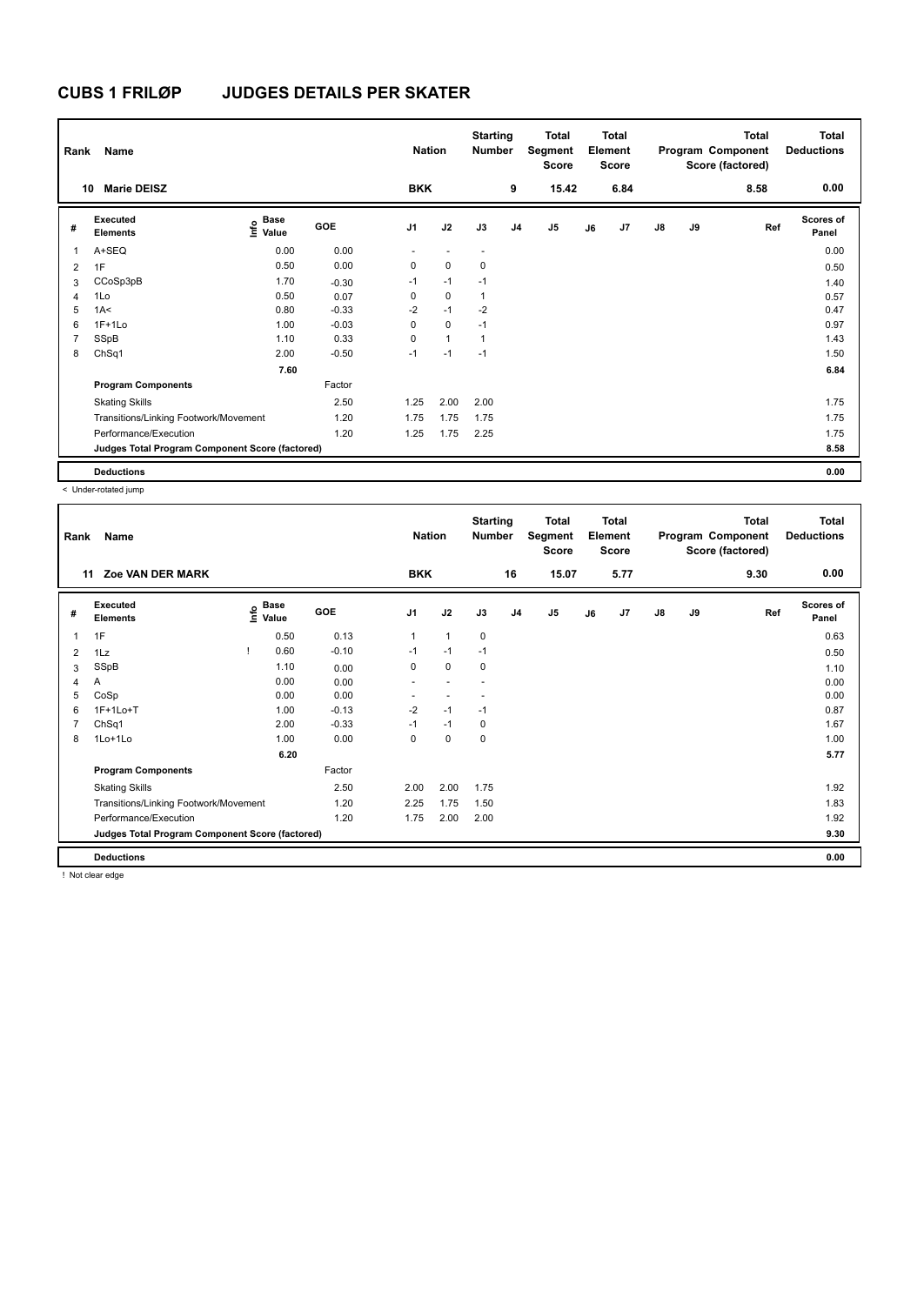| Rank                    | Name                                            |                              |            | <b>Nation</b>  |             | <b>Starting</b><br><b>Number</b> |                | <b>Total</b><br>Segment<br><b>Score</b> |    | Total<br>Element<br><b>Score</b> |               |    | <b>Total</b><br>Program Component<br>Score (factored) | <b>Total</b><br><b>Deductions</b> |
|-------------------------|-------------------------------------------------|------------------------------|------------|----------------|-------------|----------------------------------|----------------|-----------------------------------------|----|----------------------------------|---------------|----|-------------------------------------------------------|-----------------------------------|
|                         | <b>Ida Marie OS</b><br>12                       |                              |            | <b>SKK</b>     |             |                                  | 1              | 15.02                                   |    | 7.04                             |               |    | 7.98                                                  | 0.00                              |
| #                       | Executed<br><b>Elements</b>                     | <b>Base</b><br>١nfo<br>Value | <b>GOE</b> | J <sub>1</sub> | J2          | J3                               | J <sub>4</sub> | J5                                      | J6 | J <sub>7</sub>                   | $\mathsf{J}8$ | J9 | Ref                                                   | <b>Scores of</b><br>Panel         |
| $\overline{\mathbf{1}}$ | 1F                                              | 0.50                         | 0.00       | 0              | $\mathbf 0$ | $\mathbf 0$                      |                |                                         |    |                                  |               |    |                                                       | 0.50                              |
| $\overline{2}$          | SSpB                                            | 1.10                         | 0.00       | 0              | $\mathbf 0$ | $\mathbf 0$                      |                |                                         |    |                                  |               |    |                                                       | 1.10                              |
| 3                       | 1S                                              | 0.40                         | 0.00       | 0              | $\mathbf 0$ | $\mathbf 0$                      |                |                                         |    |                                  |               |    |                                                       | 0.40                              |
| $\overline{4}$          | $1S+T+1Lo$                                      | 0.90                         | $-0.13$    | $-2$           | $-1$        | $-1$                             |                |                                         |    |                                  |               |    |                                                       | 0.77                              |
| 5                       | 1Lo                                             | 0.50                         | 0.00       | 0              | $\mathbf 0$ | $\mathbf 0$                      |                |                                         |    |                                  |               |    |                                                       | 0.50                              |
| 6                       | ChSq1                                           | 2.00                         | $-0.33$    | $-1$           | $-1$        | $\mathbf 0$                      |                |                                         |    |                                  |               |    |                                                       | 1.67                              |
| $\overline{7}$          | 1Lz                                             | 0.60                         | 0.00       | $\Omega$       | $\mathbf 0$ | $\mathbf 0$                      |                |                                         |    |                                  |               |    |                                                       | 0.60                              |
| 8                       | CoSp3pB                                         | 1.50                         | 0.00       | 0              | $\mathbf 0$ | $\mathbf 0$                      |                |                                         |    |                                  |               |    |                                                       | 1.50                              |
|                         |                                                 | 7.50                         |            |                |             |                                  |                |                                         |    |                                  |               |    |                                                       | 7.04                              |
|                         | <b>Program Components</b>                       |                              | Factor     |                |             |                                  |                |                                         |    |                                  |               |    |                                                       |                                   |
|                         | <b>Skating Skills</b>                           |                              | 2.50       | 1.75           | 1.75        | 1.75                             |                |                                         |    |                                  |               |    |                                                       | 1.75                              |
|                         | Transitions/Linking Footwork/Movement           |                              | 1.20       | 1.50           | 1.25        | 1.25                             |                |                                         |    |                                  |               |    |                                                       | 1.33                              |
|                         | Performance/Execution                           |                              | 1.20       | 1.75           | 1.50        | 1.75                             |                |                                         |    |                                  |               |    |                                                       | 1.67                              |
|                         | Judges Total Program Component Score (factored) |                              |            |                |             |                                  |                |                                         |    |                                  |               |    |                                                       | 7.98                              |
|                         | <b>Deductions</b>                               |                              |            |                |             |                                  |                |                                         |    |                                  |               |    |                                                       | 0.00                              |

| Rank | Name                                            |                                   |            | <b>Nation</b>            |                          | <b>Starting</b><br>Number |    | <b>Total</b><br>Segment<br><b>Score</b> |    | Total<br>Element<br><b>Score</b> |               |    | <b>Total</b><br>Program Component<br>Score (factored) | <b>Total</b><br><b>Deductions</b> |
|------|-------------------------------------------------|-----------------------------------|------------|--------------------------|--------------------------|---------------------------|----|-----------------------------------------|----|----------------------------------|---------------|----|-------------------------------------------------------|-----------------------------------|
|      | <b>Ingvill HOLMSLET</b><br>13                   |                                   |            | <b>TSK</b>               |                          |                           | 17 | 13.05                                   |    | 5.70                             |               |    | 7.35                                                  | 0.00                              |
| #    | <b>Executed</b><br><b>Elements</b>              | <b>Base</b><br>$\frac{6}{5}$ Pase | <b>GOE</b> | J <sub>1</sub>           | J2                       | J3                        | J4 | J <sub>5</sub>                          | J6 | J7                               | $\mathsf{J}8$ | J9 | Ref                                                   | <b>Scores of</b><br>Panel         |
| 1    | 1F+1Lo+1Lo                                      | 1.50                              | $-0.17$    | $-1$                     | $-2$                     | $-2$                      |    |                                         |    |                                  |               |    |                                                       | 1.33                              |
| 2    | 1S                                              | 0.40                              | 0.00       | 0                        | $\mathbf 0$              | 0                         |    |                                         |    |                                  |               |    |                                                       | 0.40                              |
| 3    | 1Lze                                            | 0.50                              | $-0.23$    | $-3$                     | $-3$                     | $-1$                      |    |                                         |    |                                  |               |    |                                                       | 0.27                              |
| 4    | CoSp                                            | 0.00                              | 0.00       | $\overline{\phantom{a}}$ | $\overline{\phantom{a}}$ |                           |    |                                         |    |                                  |               |    |                                                       | 0.00                              |
| 5    | ChSq1                                           | 2.00                              | $-0.33$    | $-1$                     | 0                        | $-1$                      |    |                                         |    |                                  |               |    |                                                       | 1.67                              |
| 6    | 1F                                              | 0.50                              | 0.00       | 0                        | $\mathbf 0$              | 0                         |    |                                         |    |                                  |               |    |                                                       | 0.50                              |
| 7    | $1S+T$                                          | 0.40                              | $-0.20$    | $-2$                     | $-2$                     | $-2$                      |    |                                         |    |                                  |               |    |                                                       | 0.20                              |
| 8    | <b>USpB</b>                                     | 1.00                              | 0.33       | 0                        | $\blacktriangleleft$     | $\mathbf{1}$              |    |                                         |    |                                  |               |    |                                                       | 1.33                              |
|      |                                                 | 6.30                              |            |                          |                          |                           |    |                                         |    |                                  |               |    |                                                       | 5.70                              |
|      | <b>Program Components</b>                       |                                   | Factor     |                          |                          |                           |    |                                         |    |                                  |               |    |                                                       |                                   |
|      | <b>Skating Skills</b>                           |                                   | 2.50       | 1.50                     | 1.50                     | 1.75                      |    |                                         |    |                                  |               |    |                                                       | 1.58                              |
|      | Transitions/Linking Footwork/Movement           |                                   | 1.20       | 1.25                     | 1.50                     | 1.50                      |    |                                         |    |                                  |               |    |                                                       | 1.42                              |
|      | Performance/Execution                           |                                   | 1.20       | 1.25                     | 1.50                     | 1.50                      |    |                                         |    |                                  |               |    |                                                       | 1.42                              |
|      | Judges Total Program Component Score (factored) |                                   |            |                          |                          |                           |    |                                         |    |                                  |               |    |                                                       | 7.35                              |
|      |                                                 |                                   |            |                          |                          |                           |    |                                         |    |                                  |               |    |                                                       |                                   |

| Rank           | Name                                            |                                  |         | <b>Nation</b>  |                          | <b>Starting</b><br><b>Number</b> |                | <b>Total</b><br>Segment<br><b>Score</b> |    | <b>Total</b><br>Element<br><b>Score</b> |    |    | <b>Total</b><br>Program Component<br>Score (factored) | <b>Total</b><br><b>Deductions</b> |
|----------------|-------------------------------------------------|----------------------------------|---------|----------------|--------------------------|----------------------------------|----------------|-----------------------------------------|----|-----------------------------------------|----|----|-------------------------------------------------------|-----------------------------------|
| 14             | <b>Petra ROALD</b>                              |                                  |         | OI             |                          |                                  | 6              | 12.56                                   |    | 4.71                                    |    |    | 7.85                                                  | 0.00                              |
| #              | <b>Executed</b><br><b>Elements</b>              | <b>Base</b><br>o Base<br>⊆ Value | GOE     | J <sub>1</sub> | J2                       | J3                               | J <sub>4</sub> | J <sub>5</sub>                          | J6 | J <sub>7</sub>                          | J8 | J9 | Ref                                                   | <b>Scores of</b><br>Panel         |
| 1              | $1F+1Lo$                                        | 1.00                             | $-0.03$ | 0              | $\mathbf 0$              | $-1$                             |                |                                         |    |                                         |    |    |                                                       | 0.97                              |
| 2              | 1Lo+1Lo+T                                       | 1.00                             | $-0.13$ | $-1$           | $-1$                     | $-2$                             |                |                                         |    |                                         |    |    |                                                       | 0.87                              |
| 3              | CSpB                                            | 1.10                             | $-0.40$ | $-2$           | $-1$                     | $-1$                             |                |                                         |    |                                         |    |    |                                                       | 0.70                              |
| 4              | ChSq1                                           | 2.00                             | $-0.67$ | 0              | $-1$                     | $-3$                             |                |                                         |    |                                         |    |    |                                                       | 1.33                              |
| 5              | 1Lze                                            | 0.50                             | $-0.23$ | $-3$           | $-3$                     | $-1$                             |                |                                         |    |                                         |    |    |                                                       | 0.27                              |
| 6              | 1Lo                                             | 0.50                             | $-0.13$ | $-1$           | $\mathbf 0$              | $-3$                             |                |                                         |    |                                         |    |    |                                                       | 0.37                              |
| $\overline{7}$ | SSp                                             | 0.00                             | 0.00    | ٠              | $\overline{\phantom{a}}$ | $\overline{\phantom{a}}$         |                |                                         |    |                                         |    |    |                                                       | 0.00                              |
| 8              | 1F                                              | 0.50                             | $-0.30$ | -3             | $-3$                     | -3                               |                |                                         |    |                                         |    |    |                                                       | 0.20                              |
|                |                                                 | 6.60                             |         |                |                          |                                  |                |                                         |    |                                         |    |    |                                                       | 4.71                              |
|                | <b>Program Components</b>                       |                                  | Factor  |                |                          |                                  |                |                                         |    |                                         |    |    |                                                       |                                   |
|                | <b>Skating Skills</b>                           |                                  | 2.50    | 1.50           | 1.50                     | 1.25                             |                |                                         |    |                                         |    |    |                                                       | 1.42                              |
|                | Transitions/Linking Footwork/Movement           |                                  | 1.20    | 1.75           | 1.75                     | 1.00                             |                |                                         |    |                                         |    |    |                                                       | 1.50                              |
|                | Performance/Execution                           |                                  | 1.20    | 2.25           | 2.00                     | 2.00                             |                |                                         |    |                                         |    |    |                                                       | 2.08                              |
|                | Judges Total Program Component Score (factored) |                                  |         |                |                          |                                  |                |                                         |    |                                         |    |    |                                                       | 7.85                              |
|                | <b>Deductions</b>                               |                                  |         |                |                          |                                  |                |                                         |    |                                         |    |    |                                                       | 0.00                              |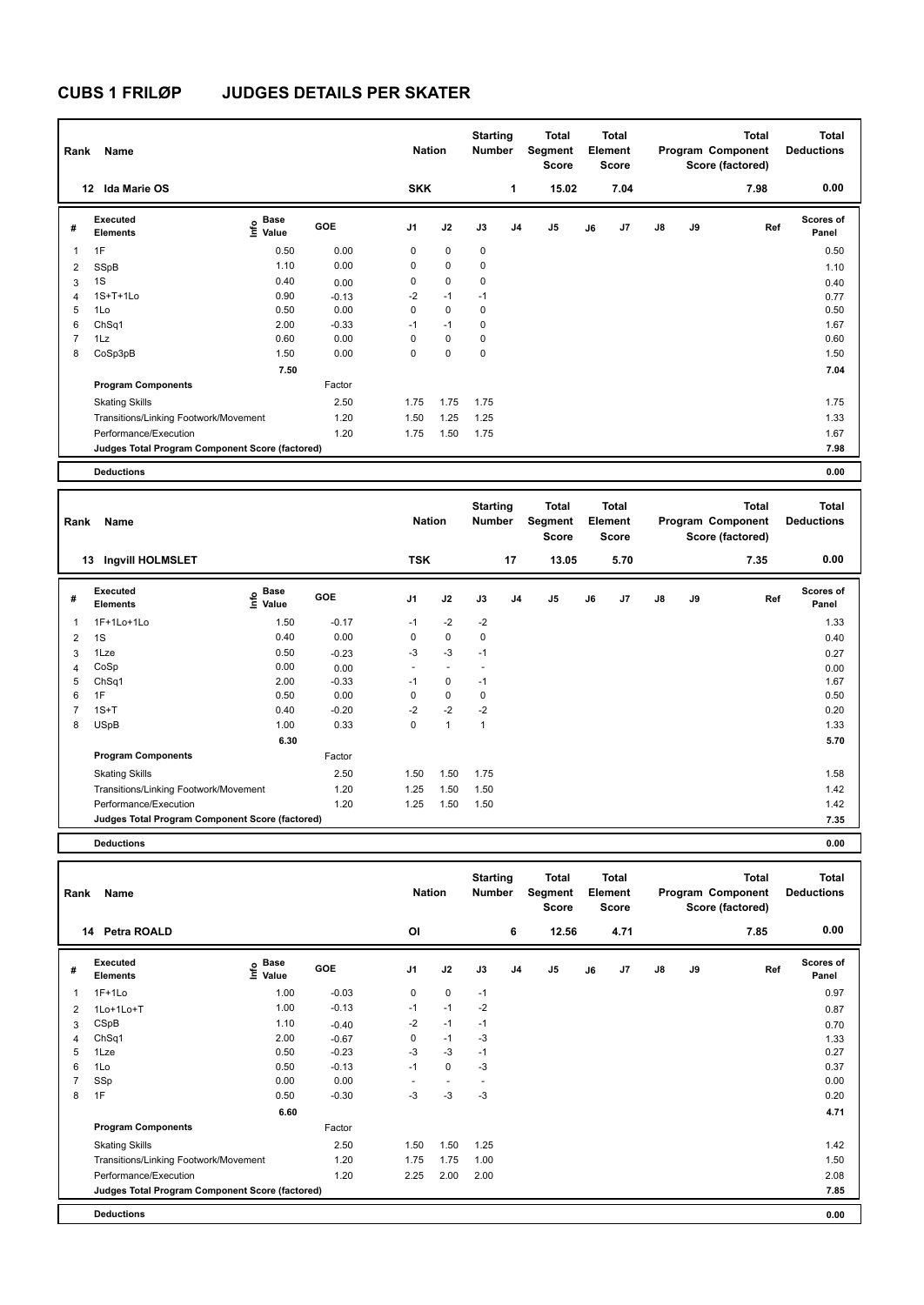| Rank                     | Name                                            | <b>Nation</b>             |         | <b>Starting</b><br><b>Number</b> |             | <b>Total</b><br>Segment<br><b>Score</b> |                | Total<br>Element<br><b>Score</b> |    |                | <b>Total</b><br>Program Component<br>Score (factored) | <b>Total</b><br><b>Deductions</b> |      |                           |
|--------------------------|-------------------------------------------------|---------------------------|---------|----------------------------------|-------------|-----------------------------------------|----------------|----------------------------------|----|----------------|-------------------------------------------------------|-----------------------------------|------|---------------------------|
|                          | Maria Lægdene NÆSS<br>15                        |                           |         | <b>BKK</b>                       |             |                                         | 27             | 12.34                            |    | 5.39           |                                                       |                                   | 6.95 | 0.00                      |
| #                        | Executed<br><b>Elements</b>                     | <b>Base</b><br>e<br>Value | GOE     | J <sub>1</sub>                   | J2          | J3                                      | J <sub>4</sub> | J5                               | J6 | J <sub>7</sub> | $\mathsf{J}8$                                         | J9                                | Ref  | <b>Scores of</b><br>Panel |
| $\overline{\phantom{a}}$ | $1S+1T+T$                                       | 0.80                      | $-0.13$ | $-2$                             | $-1$        | $-1$                                    |                |                                  |    |                |                                                       |                                   |      | 0.67                      |
| $\overline{2}$           | 1F                                              | 0.50                      | 0.00    | 0                                | $\mathbf 0$ | $\mathbf 0$                             |                |                                  |    |                |                                                       |                                   |      | 0.50                      |
| 3                        | SSpB                                            | 1.10                      | $-0.10$ | $-1$                             | $\mathbf 0$ | $\mathbf 0$                             |                |                                  |    |                |                                                       |                                   |      | 1.00                      |
| $\overline{4}$           | $1Lo+T$                                         | 0.50                      | $-0.17$ | $-2$                             | $-1$        | $-2$                                    |                |                                  |    |                |                                                       |                                   |      | 0.33                      |
| 5                        | ChSq1                                           | 2.00                      | $-0.67$ | $-2$                             | $-2$        | $\mathbf 0$                             |                |                                  |    |                |                                                       |                                   |      | 1.33                      |
| 6                        | 1Lo                                             | 0.50                      | $-0.07$ | $-1$                             | $\mathbf 0$ | $-1$                                    |                |                                  |    |                |                                                       |                                   |      | 0.43                      |
| $\overline{7}$           | CoSp2pB                                         | 1.00                      | $-0.30$ | $-1$                             | $-2$        | $\mathbf 0$                             |                |                                  |    |                |                                                       |                                   |      | 0.70                      |
| 8                        | 1F                                              | 0.50                      | $-0.07$ | $-1$                             | $-1$        | $\mathbf 0$                             |                |                                  |    |                |                                                       |                                   |      | 0.43                      |
|                          |                                                 | 6.90                      |         |                                  |             |                                         |                |                                  |    |                |                                                       |                                   |      | 5.39                      |
|                          | <b>Program Components</b>                       |                           | Factor  |                                  |             |                                         |                |                                  |    |                |                                                       |                                   |      |                           |
|                          | <b>Skating Skills</b>                           |                           | 2.50    | 1.25                             | 1.50        | 1.50                                    |                |                                  |    |                |                                                       |                                   |      | 1.42                      |
|                          | Transitions/Linking Footwork/Movement           |                           | 1.20    | 1.50                             | 1.25        | 1.25                                    |                |                                  |    |                |                                                       |                                   |      | 1.33                      |
|                          | Performance/Execution                           |                           | 1.20    | 1.25                             | 1.75        | 1.50                                    |                |                                  |    |                |                                                       |                                   |      | 1.50                      |
|                          | Judges Total Program Component Score (factored) |                           |         |                                  |             |                                         |                |                                  |    |                |                                                       |                                   |      | 6.95                      |
|                          | <b>Deductions</b>                               |                           |         |                                  |             |                                         |                |                                  |    |                |                                                       |                                   |      | 0.00                      |

| Rank           | Name                                            |                           |         | <b>Nation</b>  |             | <b>Starting</b><br><b>Number</b> |                | Total<br>Segment<br>Score |    | <b>Total</b><br>Element<br><b>Score</b> |               |    | <b>Total</b><br>Program Component<br>Score (factored) | <b>Total</b><br><b>Deductions</b> |
|----------------|-------------------------------------------------|---------------------------|---------|----------------|-------------|----------------------------------|----------------|---------------------------|----|-----------------------------------------|---------------|----|-------------------------------------------------------|-----------------------------------|
|                | <b>Hedda SØRENSEN AAREVOLL</b><br>16            |                           |         | <b>BKK</b>     |             |                                  | 24             | 12.29                     |    | 6.56                                    |               |    | 5.73                                                  | 0.00                              |
| #              | Executed<br><b>Elements</b>                     | Base<br>o Base<br>⊆ Value | GOE     | J <sub>1</sub> | J2          | J3                               | J <sub>4</sub> | J5                        | J6 | J7                                      | $\mathsf{J}8$ | J9 | Ref                                                   | <b>Scores of</b><br>Panel         |
| $\mathbf{1}$   | 1Lze+1Lo+T                                      | 1.00                      | $-0.27$ | $-3$           | $-3$        | $-2$                             |                |                           |    |                                         |               |    |                                                       | 0.73                              |
| 2              | CSp1                                            | 1.40                      | 0.17    | 0              | $\mathbf 0$ | $\mathbf{1}$                     |                |                           |    |                                         |               |    |                                                       | 1.57                              |
| 3              | $1F+T$                                          | 0.50                      | $-0.20$ | $-2$           | $-2$        | $-2$                             |                |                           |    |                                         |               |    |                                                       | 0.30                              |
| 4              | 1Lo                                             | 0.50                      | $-0.07$ | $-1$           | 0           | $-1$                             |                |                           |    |                                         |               |    |                                                       | 0.43                              |
| 5              | SSp1                                            | 1.30                      | 0.00    | 0              | $\mathbf 0$ | 0                                |                |                           |    |                                         |               |    |                                                       | 1.30                              |
| 6              | 1S                                              | 0.40                      | 0.00    | 0              | $\mathbf 0$ | 0                                |                |                           |    |                                         |               |    |                                                       | 0.40                              |
| $\overline{7}$ | ChSq1                                           | 2.00                      | $-0.67$ | $-1$           | $-2$        | $-1$                             |                |                           |    |                                         |               |    |                                                       | 1.33                              |
| 8              | 1F                                              | 0.50                      | 0.00    | 0              | $\mathbf 0$ | 0                                |                |                           |    |                                         |               |    |                                                       | 0.50                              |
|                |                                                 | 7.60                      |         |                |             |                                  |                |                           |    |                                         |               |    |                                                       | 6.56                              |
|                | <b>Program Components</b>                       |                           | Factor  |                |             |                                  |                |                           |    |                                         |               |    |                                                       |                                   |
|                | <b>Skating Skills</b>                           |                           | 2.50    | 1.25           | 1.25        | 1.25                             |                |                           |    |                                         |               |    |                                                       | 1.25                              |
|                | Transitions/Linking Footwork/Movement           |                           | 1.20    | 1.00           | 1.00        | 1.00                             |                |                           |    |                                         |               |    |                                                       | 1.00                              |
|                | Performance/Execution                           |                           | 1.20    | 1.50           | 1.00        | 1.00                             |                |                           |    |                                         |               |    |                                                       | 1.17                              |
|                | Judges Total Program Component Score (factored) |                           |         |                |             |                                  |                |                           |    |                                         |               |    |                                                       | 5.73                              |
|                |                                                 |                           |         |                |             |                                  |                |                           |    |                                         |               |    |                                                       |                                   |

**Deductions 0.00**

| Rank | Name                                            |                   |            | <b>Nation</b>            |                          | <b>Starting</b><br><b>Number</b> |                | <b>Total</b><br>Segment<br><b>Score</b> |    | <b>Total</b><br>Element<br><b>Score</b> |    |    | <b>Total</b><br>Program Component<br>Score (factored) | <b>Total</b><br><b>Deductions</b> |
|------|-------------------------------------------------|-------------------|------------|--------------------------|--------------------------|----------------------------------|----------------|-----------------------------------------|----|-----------------------------------------|----|----|-------------------------------------------------------|-----------------------------------|
| 17   | <b>Siri Louise BRAATHEN</b>                     |                   |            | <b>MKK</b>               |                          |                                  | $\mathbf{2}$   | 12.28                                   |    | 5.23                                    |    |    | 7.05                                                  | 0.00                              |
| #    | Executed<br><b>Elements</b>                     | e Base<br>⊆ Value | <b>GOE</b> | J <sub>1</sub>           | J2                       | J3                               | J <sub>4</sub> | J <sub>5</sub>                          | J6 | J7                                      | J8 | J9 | Ref                                                   | Scores of<br>Panel                |
| 1    | 1Lo                                             | 0.50              | 0.00       | 0                        | $\mathbf 0$              | 0                                |                |                                         |    |                                         |    |    |                                                       | 0.50                              |
| 2    | 1A<                                             | 0.80              | $-0.60$    | $-3$                     | $-3$                     | $-3$                             |                |                                         |    |                                         |    |    |                                                       | 0.20                              |
| 3    | $1Lz+T$                                         | 0.60              | $-0.10$    | $-2$                     | $\mathbf 0$              | $-1$                             |                |                                         |    |                                         |    |    |                                                       | 0.50                              |
| 4    | <b>USpB</b>                                     | 1.00              | 0.00       | 0                        | 0                        | 0                                |                |                                         |    |                                         |    |    |                                                       | 1.00                              |
| 5    | $1F+T+1Lo$                                      | 1.00              | $-0.27$    | $-3$                     | $-3$                     | $-2$                             |                |                                         |    |                                         |    |    |                                                       | 0.73                              |
| 6    | SSp                                             | 0.00              | 0.00       | $\overline{\phantom{a}}$ | $\overline{\phantom{a}}$ | $\overline{\phantom{a}}$         |                |                                         |    |                                         |    |    |                                                       | 0.00                              |
|      | 1F                                              | 0.50              | $-0.03$    | 0                        | 0                        | $-1$                             |                |                                         |    |                                         |    |    |                                                       | 0.47                              |
| 8    | ChSq1                                           | 2.00              | $-0.17$    | $-1$                     | $\mathbf 0$              | $\mathbf 0$                      |                |                                         |    |                                         |    |    |                                                       | 1.83                              |
|      |                                                 | 6.40              |            |                          |                          |                                  |                |                                         |    |                                         |    |    |                                                       | 5.23                              |
|      | <b>Program Components</b>                       |                   | Factor     |                          |                          |                                  |                |                                         |    |                                         |    |    |                                                       |                                   |
|      | <b>Skating Skills</b>                           |                   | 2.50       | 1.75                     | 1.50                     | 1.50                             |                |                                         |    |                                         |    |    |                                                       | 1.58                              |
|      | Transitions/Linking Footwork/Movement           |                   | 1.20       | 1.25                     | 1.00                     | 1.25                             |                |                                         |    |                                         |    |    |                                                       | 1.17                              |
|      | Performance/Execution                           |                   | 1.20       | 1.25                     | 1.25                     | 1.75                             |                |                                         |    |                                         |    |    |                                                       | 1.42                              |
|      | Judges Total Program Component Score (factored) |                   |            |                          |                          |                                  |                |                                         |    |                                         |    |    |                                                       | 7.05                              |
|      | <b>Deductions</b>                               |                   |            |                          |                          |                                  |                |                                         |    |                                         |    |    |                                                       | 0.00                              |

< Under-rotated jump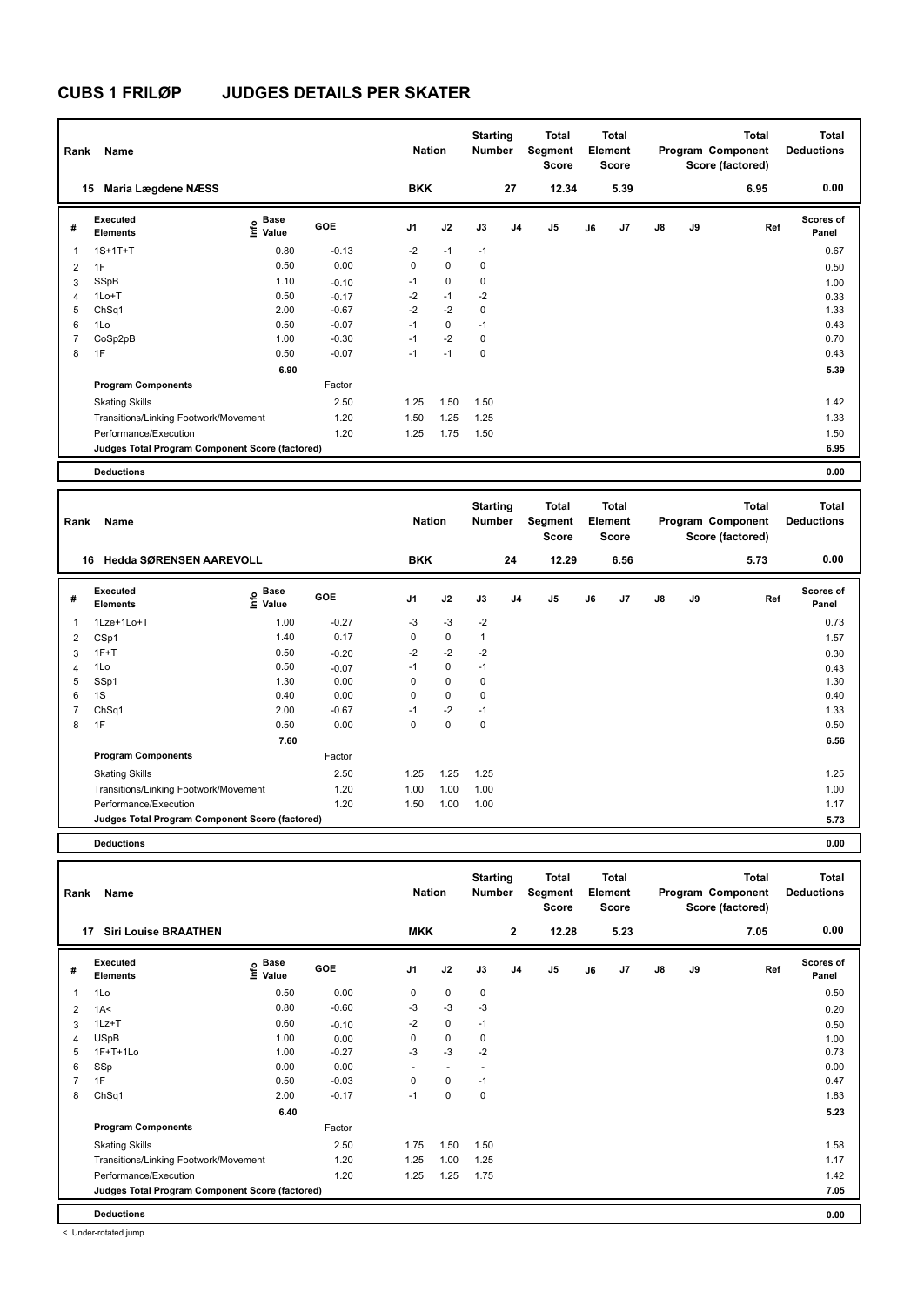| Rank           | Name                                            |                           | <b>Nation</b> |                | <b>Starting</b><br><b>Number</b> |             | Total<br>Segment<br><b>Score</b> |       | Total<br>Element<br><b>Score</b> |                |               | <b>Total</b><br>Program Component<br>Score (factored) | <b>Total</b><br><b>Deductions</b> |                           |
|----------------|-------------------------------------------------|---------------------------|---------------|----------------|----------------------------------|-------------|----------------------------------|-------|----------------------------------|----------------|---------------|-------------------------------------------------------|-----------------------------------|---------------------------|
|                | Laura BARANAUSKA<br>18                          |                           |               | <b>BKK</b>     |                                  |             | $\overline{7}$                   | 11.90 |                                  | 5.97           |               |                                                       | 5.93                              | 0.00                      |
| #              | Executed<br><b>Elements</b>                     | <b>Base</b><br>e<br>Value | GOE           | J <sub>1</sub> | J2                               | J3          | J <sub>4</sub>                   | J5    | J6                               | J <sub>7</sub> | $\mathsf{J}8$ | J9                                                    | Ref                               | <b>Scores of</b><br>Panel |
| $\overline{1}$ | 1F                                              | 0.50                      | 0.00          | 0              | $\mathbf 0$                      | $\mathbf 0$ |                                  |       |                                  |                |               |                                                       |                                   | 0.50                      |
| $\overline{2}$ | 1T                                              | 0.40                      | 0.00          | 0              | $\mathbf 0$                      | $\mathbf 0$ |                                  |       |                                  |                |               |                                                       |                                   | 0.40                      |
| 3              | 1A                                              | 1.10                      | $-0.07$       | $-1$           | 0                                | $\mathbf 0$ |                                  |       |                                  |                |               |                                                       |                                   | 1.03                      |
| $\overline{4}$ | 1Lo+SEQ                                         | 0.40                      | $-0.30$       | $-3$           | $-3$                             | $-3$        |                                  |       |                                  |                |               |                                                       |                                   | 0.10                      |
| 5              | SSpB                                            | 1.10                      | $-0.10$       | $-1$           | $\mathbf 0$                      | 0           |                                  |       |                                  |                |               |                                                       |                                   | 1.00                      |
| 6              | ChSq1                                           | 2.00                      | $-0.83$       | $-2$           | $-2$                             | $-1$        |                                  |       |                                  |                |               |                                                       |                                   | 1.17                      |
| $\overline{7}$ | $1S+1Lo$                                        | 0.90                      | $-0.13$       | $-1$           | $-1$                             | $-2$        |                                  |       |                                  |                |               |                                                       |                                   | 0.77                      |
| 8              | <b>CUSpB</b>                                    | 1.50                      | $-0.50$       | $-2$           | $-2$                             | $-1$        |                                  |       |                                  |                |               |                                                       |                                   | 1.00                      |
|                |                                                 | 7.90                      |               |                |                                  |             |                                  |       |                                  |                |               |                                                       |                                   | 5.97                      |
|                | <b>Program Components</b>                       |                           | Factor        |                |                                  |             |                                  |       |                                  |                |               |                                                       |                                   |                           |
|                | <b>Skating Skills</b>                           |                           | 2.50          | 1.25           | 1.25                             | 1.00        |                                  |       |                                  |                |               |                                                       |                                   | 1.17                      |
|                | Transitions/Linking Footwork/Movement           |                           | 1.20          | 1.25           | 1.25                             | 1.00        |                                  |       |                                  |                |               |                                                       |                                   | 1.17                      |
|                | Performance/Execution                           |                           | 1.20          | 1.50           | 1.00                             | 1.50        |                                  |       |                                  |                |               |                                                       |                                   | 1.33                      |
|                | Judges Total Program Component Score (factored) |                           |               |                |                                  |             |                                  |       |                                  |                |               |                                                       |                                   | 5.93                      |
|                | <b>Deductions</b>                               |                           |               |                |                                  |             |                                  |       |                                  |                |               |                                                       |                                   | 0.00                      |

| Rank | Name                                            |                    |            | <b>Nation</b>  |              | <b>Starting</b><br>Number |    | Total<br>Segment<br><b>Score</b> |       |    | <b>Total</b><br>Element<br>Score |               |    | <b>Total</b><br>Program Component<br>Score (factored) | <b>Total</b><br><b>Deductions</b> |
|------|-------------------------------------------------|--------------------|------------|----------------|--------------|---------------------------|----|----------------------------------|-------|----|----------------------------------|---------------|----|-------------------------------------------------------|-----------------------------------|
|      | <b>Mia ENGER JOHANSEN</b><br>19                 |                    |            | <b>MKK</b>     |              |                           | 28 |                                  | 11.70 |    | 6.30                             |               |    | 5.40                                                  | 0.00                              |
| #    | <b>Executed</b><br><b>Elements</b>              | $\frac{6}{5}$ Base | <b>GOE</b> | J <sub>1</sub> | J2           | J3                        | J4 | J5                               |       | J6 | J7                               | $\mathsf{J}8$ | J9 | Ref                                                   | <b>Scores of</b><br>Panel         |
| 1    | 1Lo+SEQ                                         | 0.40               | $-0.27$    | $-3$           | $-2$         | $-3$                      |    |                                  |       |    |                                  |               |    |                                                       | 0.13                              |
| 2    | ChSq1                                           | 2.00               | $-0.17$    | 0              | 0            | $-1$                      |    |                                  |       |    |                                  |               |    |                                                       | 1.83                              |
| 3    | 1S                                              | 0.40               | 0.00       | 0              | $\mathbf 0$  | 0                         |    |                                  |       |    |                                  |               |    |                                                       | 0.40                              |
| 4    | SSpB                                            | 1.10               | $-0.10$    | $-1$           | 0            | 0                         |    |                                  |       |    |                                  |               |    |                                                       | 1.00                              |
| 5    | 1F                                              | 0.50               | 0.00       | 0              | $\mathbf 0$  | 0                         |    |                                  |       |    |                                  |               |    |                                                       | 0.50                              |
| 6    | 1Lze                                            | 0.50               | $-0.20$    | $-2$           | $-2$         | $-2$                      |    |                                  |       |    |                                  |               |    |                                                       | 0.30                              |
| 7    | <b>USpB</b>                                     | 1.00               | 0.17       | 0              | $\mathbf{1}$ | $\mathbf 0$               |    |                                  |       |    |                                  |               |    |                                                       | 1.17                              |
| 8    | $1F+1Lo$                                        | 1.00               | $-0.03$    | 0              | 0            | $-1$                      |    |                                  |       |    |                                  |               |    |                                                       | 0.97                              |
|      |                                                 | 6.90               |            |                |              |                           |    |                                  |       |    |                                  |               |    |                                                       | 6.30                              |
|      | <b>Program Components</b>                       |                    | Factor     |                |              |                           |    |                                  |       |    |                                  |               |    |                                                       |                                   |
|      | <b>Skating Skills</b>                           |                    | 2.50       | 1.75           | 0.75         | 0.75                      |    |                                  |       |    |                                  |               |    |                                                       | 1.08                              |
|      | Transitions/Linking Footwork/Movement           |                    | 1.20       | 1.25           | 0.75         | 0.75                      |    |                                  |       |    |                                  |               |    |                                                       | 0.92                              |
|      | Performance/Execution                           |                    | 1.20       | 1.50           | 1.25         | 1.25                      |    |                                  |       |    |                                  |               |    |                                                       | 1.33                              |
|      | Judges Total Program Component Score (factored) |                    |            |                |              |                           |    |                                  |       |    |                                  |               |    |                                                       | 5.40                              |
|      |                                                 |                    |            |                |              |                           |    |                                  |       |    |                                  |               |    |                                                       |                                   |

| Rank | Name                                            |                                           |            | <b>Nation</b>  |                          | <b>Starting</b><br><b>Number</b> |                | <b>Total</b><br>Segment<br><b>Score</b> |    | <b>Total</b><br>Element<br><b>Score</b> |               |    | <b>Total</b><br>Program Component<br>Score (factored) | <b>Total</b><br><b>Deductions</b> |
|------|-------------------------------------------------|-------------------------------------------|------------|----------------|--------------------------|----------------------------------|----------------|-----------------------------------------|----|-----------------------------------------|---------------|----|-------------------------------------------------------|-----------------------------------|
| 20   | <b>Mia Sofie LUND</b>                           |                                           |            | OI             |                          |                                  | 19             | 11.24                                   |    | 4.61                                    |               |    | 6.63                                                  | 0.00                              |
| #    | Executed<br><b>Elements</b>                     | $\frac{e}{E}$ Base<br>$\frac{e}{E}$ Value | <b>GOE</b> | J <sub>1</sub> | J2                       | J3                               | J <sub>4</sub> | J5                                      | J6 | J7                                      | $\mathsf{J}8$ | J9 | Ref                                                   | <b>Scores of</b><br>Panel         |
| 1    | 1F+1Lo+1Lo                                      | 1.50                                      | $-0.03$    | 0              | $\mathbf 0$              | $-1$                             |                |                                         |    |                                         |               |    |                                                       | 1.47                              |
| 2    | 1Lze                                            | 0.50                                      | $-0.20$    | $-2$           | $-2$                     | $-2$                             |                |                                         |    |                                         |               |    |                                                       | 0.30                              |
| 3    | CSp                                             | 0.00                                      | 0.00       | ٠              | $\overline{\phantom{a}}$ |                                  |                |                                         |    |                                         |               |    |                                                       | 0.00                              |
| 4    | 1Lo+1Lo                                         | 1.00                                      | 0.00       | 0              | $\pmb{0}$                | 0                                |                |                                         |    |                                         |               |    |                                                       | 1.00                              |
| 5    | 1Lze                                            | 0.50                                      | $-0.23$    | $-2$           | $-3$                     | $-2$                             |                |                                         |    |                                         |               |    |                                                       | 0.27                              |
| 6    | SSp                                             | 0.00                                      | 0.00       | ٠              | $\sim$                   |                                  |                |                                         |    |                                         |               |    |                                                       | 0.00                              |
|      | 1F                                              | 0.50                                      | $-0.10$    | $-2$           | $\mathbf 0$              | $-1$                             |                |                                         |    |                                         |               |    |                                                       | 0.40                              |
| 8    | ChSq1                                           | 2.00                                      | $-0.83$    | $-2$           | $-2$                     | $-1$                             |                |                                         |    |                                         |               |    |                                                       | 1.17                              |
|      |                                                 | 6.00                                      |            |                |                          |                                  |                |                                         |    |                                         |               |    |                                                       | 4.61                              |
|      | <b>Program Components</b>                       |                                           | Factor     |                |                          |                                  |                |                                         |    |                                         |               |    |                                                       |                                   |
|      | <b>Skating Skills</b>                           |                                           | 2.50       | 1.25           | 1.25                     | 1.50                             |                |                                         |    |                                         |               |    |                                                       | 1.33                              |
|      | Transitions/Linking Footwork/Movement           |                                           | 1.20       | 1.75           | 1.25                     | 1.50                             |                |                                         |    |                                         |               |    |                                                       | 1.50                              |
|      | Performance/Execution                           |                                           | 1.20       | 1.00           | 1.50                     | 1.25                             |                |                                         |    |                                         |               |    |                                                       | 1.25                              |
|      | Judges Total Program Component Score (factored) |                                           |            |                |                          |                                  |                |                                         |    |                                         |               |    |                                                       | 6.63                              |
|      | <b>Deductions</b>                               |                                           |            |                |                          |                                  |                |                                         |    |                                         |               |    |                                                       | 0.00                              |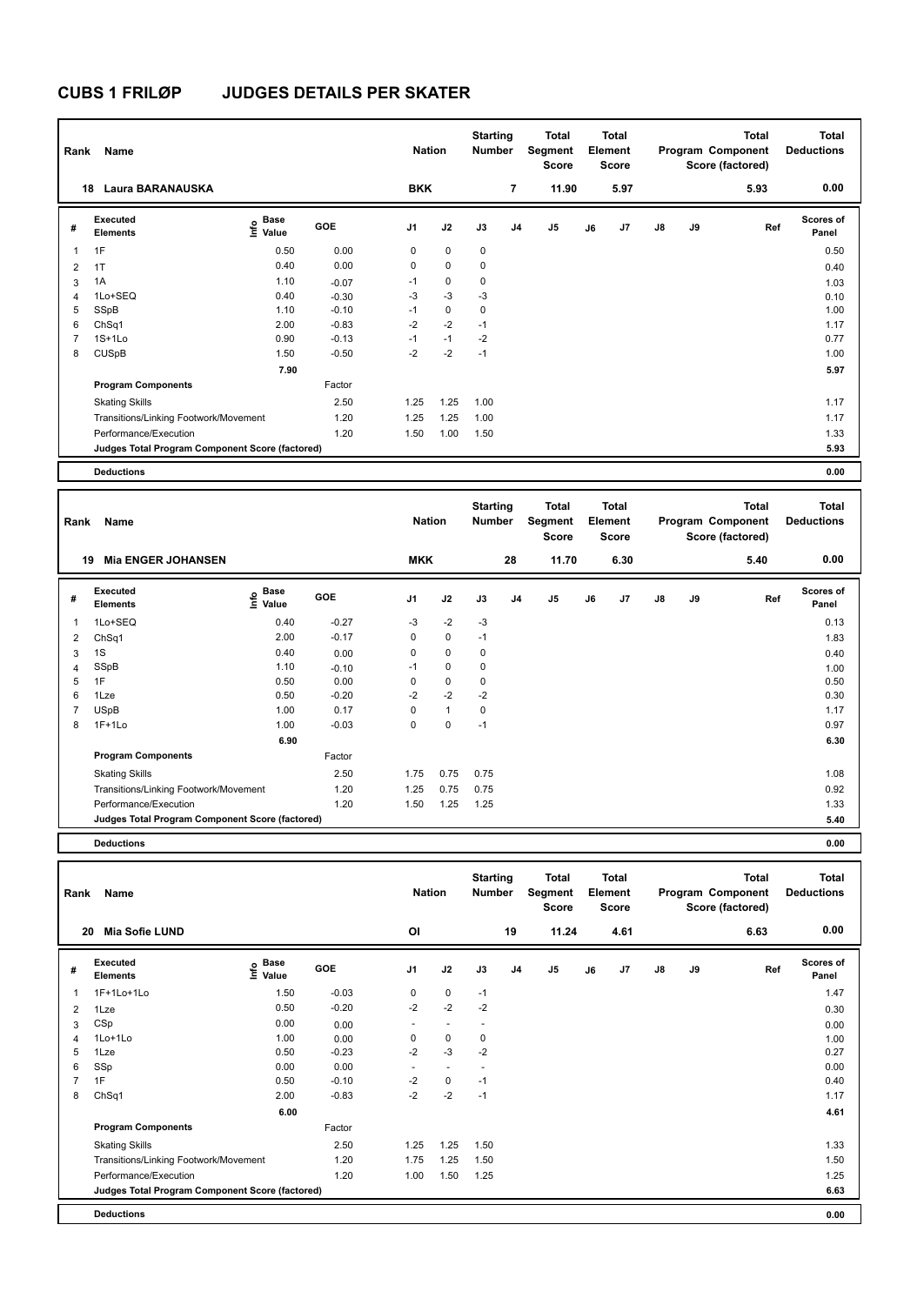| Rank           | Name                                            |      |                      |         | <b>Nation</b>            |                          | <b>Starting</b><br><b>Number</b> |                | <b>Total</b><br>Segment<br><b>Score</b> |    | <b>Total</b><br>Element<br><b>Score</b> |               |    | <b>Total</b><br>Program Component<br>Score (factored) | <b>Total</b><br><b>Deductions</b> |
|----------------|-------------------------------------------------|------|----------------------|---------|--------------------------|--------------------------|----------------------------------|----------------|-----------------------------------------|----|-----------------------------------------|---------------|----|-------------------------------------------------------|-----------------------------------|
| 21             | <b>Alfa FAANNESSEN</b>                          |      |                      |         | <b>BKK</b>               |                          |                                  | 4              | 10.50                                   |    | 5.20                                    |               |    | 5.30                                                  | 0.00                              |
| #              | Executed<br><b>Elements</b>                     | Info | <b>Base</b><br>Value | GOE     | J <sub>1</sub>           | J2                       | J3                               | J <sub>4</sub> | J <sub>5</sub>                          | J6 | J7                                      | $\mathsf{J}8$ | J9 | Ref                                                   | <b>Scores of</b><br>Panel         |
| 1              | 1S+1Lo+1T                                       |      | 1.30                 | $-0.07$ | $-1$                     | $\mathbf 0$              | $-1$                             |                |                                         |    |                                         |               |    |                                                       | 1.23                              |
| 2              | $1$ Lo $+1$ Lo                                  |      | 1.00                 | $-0.10$ | $-1$                     | $-1$                     | $-1$                             |                |                                         |    |                                         |               |    |                                                       | 0.90                              |
| 3              | ChSq1                                           |      | 2.00                 | $-0.33$ | $-1$                     | $\mathbf 0$              | $-1$                             |                |                                         |    |                                         |               |    |                                                       | 1.67                              |
| 4              | CoSp                                            |      | 0.00                 | 0.00    | $\overline{\phantom{0}}$ | $\overline{\phantom{a}}$ | $\overline{\phantom{a}}$         |                |                                         |    |                                         |               |    |                                                       | 0.00                              |
| 5              | 1F                                              |      | 0.50                 | 0.00    | 0                        | $\mathbf 0$              | 0                                |                |                                         |    |                                         |               |    |                                                       | 0.50                              |
| 6              | 1Lz                                             |      | 0.60                 | $-0.13$ | $-2$                     | $-1$                     | $-1$                             |                |                                         |    |                                         |               |    |                                                       | 0.47                              |
| $\overline{7}$ | 1F                                              |      | 0.50                 | $-0.07$ | $-1$                     | $-1$                     | 0                                |                |                                         |    |                                         |               |    |                                                       | 0.43                              |
| 8              | SSp                                             |      | 0.00                 | 0.00    | ٠                        | ٠                        | ٠                                |                |                                         |    |                                         |               |    |                                                       | 0.00                              |
|                |                                                 |      | 5.90                 |         |                          |                          |                                  |                |                                         |    |                                         |               |    |                                                       | 5.20                              |
|                | <b>Program Components</b>                       |      |                      | Factor  |                          |                          |                                  |                |                                         |    |                                         |               |    |                                                       |                                   |
|                | <b>Skating Skills</b>                           |      |                      | 2.50    | 0.75                     | 1.00                     | 1.50                             |                |                                         |    |                                         |               |    |                                                       | 1.08                              |
|                | Transitions/Linking Footwork/Movement           |      |                      | 1.20    | 1.00                     | 1.50                     | 1.00                             |                |                                         |    |                                         |               |    |                                                       | 1.17                              |
|                | Performance/Execution                           |      |                      | 1.20    | 0.75                     | 1.00                     | 1.25                             |                |                                         |    |                                         |               |    |                                                       | 1.00                              |
|                | Judges Total Program Component Score (factored) |      |                      |         |                          |                          |                                  |                |                                         |    |                                         |               |    |                                                       | 5.30                              |
|                | <b>Deductions</b>                               |      |                      |         |                          |                          |                                  |                |                                         |    |                                         |               |    |                                                       | 0.00                              |

! Not clear edge

| Rank           | Name                                            |                              |            | <b>Nation</b>  |      | <b>Starting</b><br><b>Number</b> |                | Total<br>Segment<br><b>Score</b> |    | <b>Total</b><br>Element<br><b>Score</b> |               |    | <b>Total</b><br>Program Component<br>Score (factored) | <b>Total</b><br><b>Deductions</b> |
|----------------|-------------------------------------------------|------------------------------|------------|----------------|------|----------------------------------|----------------|----------------------------------|----|-----------------------------------------|---------------|----|-------------------------------------------------------|-----------------------------------|
|                | <b>Celine PERSILENGEN</b><br>22                 |                              |            | <b>MKK</b>     |      |                                  | 26             | 8.52                             |    | 4.24                                    |               |    | 4.28                                                  | 0.00                              |
| #              | Executed<br><b>Elements</b>                     | <b>Base</b><br>lnfo<br>Value | <b>GOE</b> | J <sub>1</sub> | J2   | J3                               | J <sub>4</sub> | J <sub>5</sub>                   | J6 | J7                                      | $\mathsf{J}8$ | J9 | Ref                                                   | <b>Scores of</b><br>Panel         |
| 1              | $1T+1T$                                         | 0.80                         | $-0.10$    | $-1$           | $-1$ | $-1$                             |                |                                  |    |                                         |               |    |                                                       | 0.70                              |
| $\overline{2}$ | 1S                                              | 0.40                         | $-0.03$    | $-1$           | 0    | 0                                |                |                                  |    |                                         |               |    |                                                       | 0.37                              |
| 3              | 1Lo                                             | 0.50                         | $-0.13$    | $-1$           | $-1$ | $-2$                             |                |                                  |    |                                         |               |    |                                                       | 0.37                              |
| 4              | <b>USpB</b>                                     | 1.00                         | 0.50       | 1              | 1    | 1                                |                |                                  |    |                                         |               |    |                                                       | 1.50                              |
| 5              | $1S+T+T$                                        | 0.40                         | $-0.27$    | $-3$           | $-3$ | $-2$                             |                |                                  |    |                                         |               |    |                                                       | 0.13                              |
| 6              | ChSq1                                           | 2.00                         | $-1.33$    | $-3$           | $-3$ | $-2$                             |                |                                  |    |                                         |               |    |                                                       | 0.67                              |
| 7              | 1Lo                                             | 0.50                         | 0.00       | 0              | 0    | 0                                |                |                                  |    |                                         |               |    |                                                       | 0.50                              |
| 8              | SSp                                             | 0.00                         | 0.00       |                |      |                                  |                |                                  |    |                                         |               |    |                                                       | 0.00                              |
|                |                                                 | 5.60                         |            |                |      |                                  |                |                                  |    |                                         |               |    |                                                       | 4.24                              |
|                | <b>Program Components</b>                       |                              | Factor     |                |      |                                  |                |                                  |    |                                         |               |    |                                                       |                                   |
|                | <b>Skating Skills</b>                           |                              | 2.50       | 1.00           | 0.75 | 0.75                             |                |                                  |    |                                         |               |    |                                                       | 0.83                              |
|                | Transitions/Linking Footwork/Movement           |                              | 1.20       | 0.75           | 1.00 | 0.75                             |                |                                  |    |                                         |               |    |                                                       | 0.83                              |
|                | Performance/Execution                           |                              | 1.20       | 1.00           | 1.00 | 1.00                             |                |                                  |    |                                         |               |    |                                                       | 1.00                              |
|                | Judges Total Program Component Score (factored) |                              |            |                |      |                                  |                |                                  |    |                                         |               |    |                                                       | 4.28                              |

**Deductions 0.00**

**Total Deductions Total Program Component Score (factored) Total Element Segment Score Total Score Starting Rank Name Nation Number # Executed Elements Base Value GOE J1 J2 J3 J4 J5 J6 J7 J8 J9 Scores of Panel** 1 0.50 -0.10 -1 -1 -1 **Ref**  سماء المسلمة المسلمة المسلمة المسلمة المسلمة المسلمة المسلمة المسلمة المسلمة المسلمة المسلمة المسلمة المسلمة ا<br>1F 1 0.50 -0.10 -1 -1 -1<br>1F 1 0.40  **23 Eline MALMBERG SIMENSEN MKK 11 8.44 4.04 4.40 0.00** 2 1S 0.40 -0.03 0 0 -1 0.37 0.37  $3$  USpB  $1.00$   $-0.70$   $-2$   $-3$   $-2$   $-3$   $-2$   $0.30$ 4 1S+1T 0.80 0.00 0 0 0 0 0 0 0 0 0.80 0.80 5 ChSq1 2.00 -1.17 -2 -3 -2 0.83 6 CUSpB 1.50 -0.90 -3 -3 -3 0.60 7 1Lo+T 0.50 -0.13 -2 -1 -1 0.37 8 1F 0.50 -0.13 -1 -2 -1 0.37  **7.20 4.04 Program Components**  Skating Skills 1.00 1.00 1.00 1.00 Factor 2.50 1.00 Transitions/Linking Footwork/Movement 1.20 0.75 0.75 0.75 0.75 Performance/Execution 0.83 0.83 0.75 0.75 1.00 0.75 0.75 1.00 0.83 **Deductions 0.00 Judges Total Program Component Score (factored) 4.40**